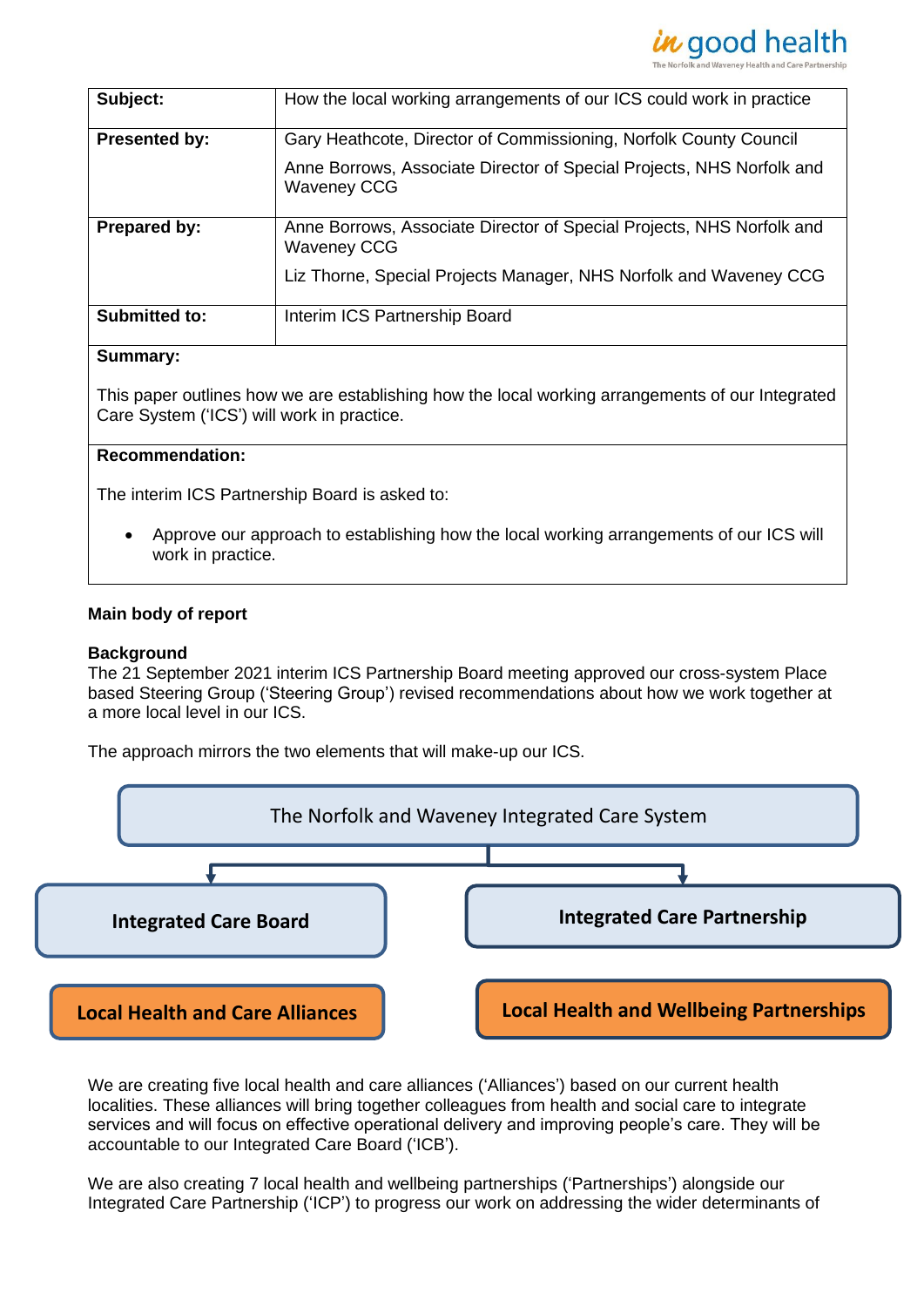health, improving upstream prevention of avoidable crises, reducing health inequalities, and aligning NHS and local government services and commissioning. These partnerships will be based on district footprints. They will bring together colleagues from county and district councils, health services, wider voluntary, community and social enterprise sector organisations and other partners that have an impact on people's health and wellbeing.

### **Alignment with wider ICS infrastructure**

There are a number of challenges currently being faced by our ICS, including long waits for elective care, discharge pressures, workforce challenges and a financial deficit.

2022/23 will bring a focus on consolidating our ICS infrastructure and continuing our system development to ensure that we can address our system-wide pressures whilst making decisions as close as possible to local populations. We must also ensure we can identify and tailor resources to address health inequalities and inequity of provision at a local level.

The ICS is aiming for greater integration across our key partners. This will be supported by our provider collaborative/s and local working arrangements of our ICS. It is envisaged these arrangements may span different footprints. Further guidance is expected shortly on how integration could and should happen across an ICS. And work is underway on developing the governance processes, accountability and reporting mechanisms within our ICS. Consideration is being made for how these arrangements will support our Alliances and Partnerships. For example, providing oversight of their performance, addressing unwarranted variation and sharing best practice.

# **Relationship between Alliances and Partnerships**

These initial local working arrangements whilst reflecting a lack of coterminosity across our respective health and district footprints do represent a good compromise for our system. It has always been clear that when thinking about the local working arrangements of our ICS, there would be no perfect solution, that there will always be some boundaries and that we needed to find the best possible fit for us. We also knew that we would need to endeavour to find a solution that works for all partners, both those involved in the planning and delivery of health and social care services, as well as those who play a hugely important role in addressing the wider determinants of health.

We expect over time that the Alliances and Partnerships will want to converge to reflect relationships on the ground, not 'lines on a map'.

To support such progression, we have established the following principles:

- There will be a representative from each Alliance at the Partnerships in their local area.
- A standing Agenda item to share emergent thinking on work programmes to secure engagement and joint working between each Alliance and their Partnership.
- Six monthly review of membership to ensure appropriate health and care senior leadership representation.
- To reflect on shared learning and implement best practice from other local areas' experience of convergence.

### **Governance update**

We have established a Place Accountability Framework Task & Finish Group ('the group') to run between January and March 2022. The group aims to draft an Accountability Framework by April 2022 in advance of formal ICS establishment in July 2022.

The remit and responsibilities of the group will be to

- Propose an approach for identifying outcomes for delivery by each Alliance and Partnership
- Identify the support needed for Alliances and Partnerships to enable them to deliver agreed outcomes